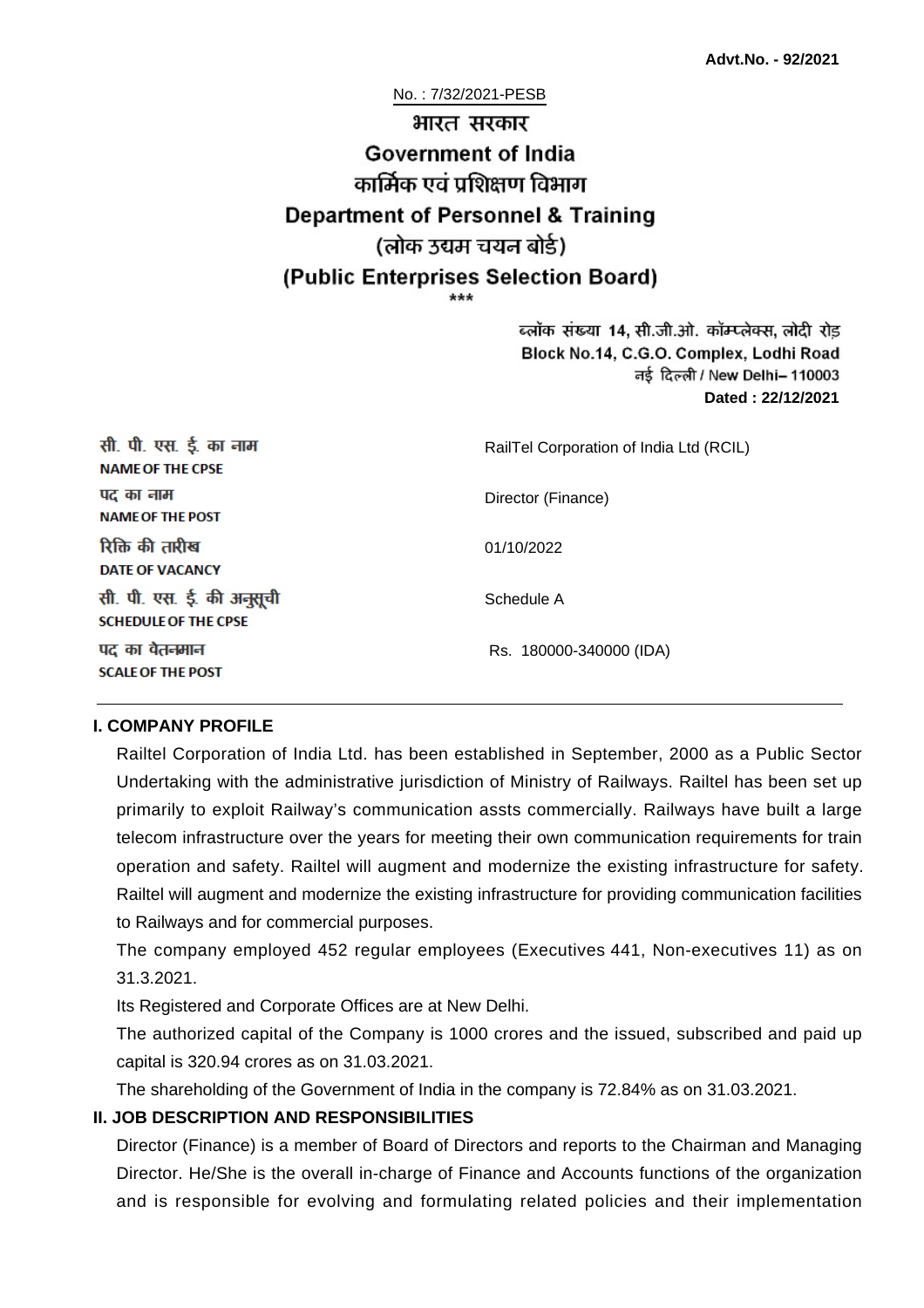including Financial Planning, budgeting, costing, financial control, preparation of financial statements in compliance with corporate norms and statutory requirements.

## **III. ELIGIBILITY**

**1. AGE :** On the date of occurrence of vacancy (DOV)

| Age of superannuation 60 years |                                                                                             |                |                                                                                             |  |
|--------------------------------|---------------------------------------------------------------------------------------------|----------------|---------------------------------------------------------------------------------------------|--|
| <b>Internal</b>                |                                                                                             | <b>Others</b>  |                                                                                             |  |
| <b>Minimum</b>                 | <b>Maximum</b>                                                                              | <b>Minimum</b> | <b>Maximum</b>                                                                              |  |
| 45                             | 2 years residual service as on<br>the date of vacancy w.r.t. the<br>date of superannuation. | 45             | 3 years residual service as on<br>the date of vacancy w.r.t. the<br>date of superannuation. |  |

### **2. EMPLOYMENT STATUS:**

The applicant must, on the date of application, as well as on the date of interview, be employed in a regular capacity – and **not** in a contractual/ad-hoc capacity – in one of the followings:-

(a) Central Public Sector Enterprise (CPSE) (including a full-time functional Director in the Board of a CPSE);

(b) Central Government including the Armed Forces of the Union and All India Services;

(c) State Public Sector Enterprise (SPSE) where the annual turnover is \***Rs 2000 crore or more**;

(d) Private Sector in company where the annual turnover is **\*Rs 2000 crore or more**.  **Preference would be given to candidates from listed Companies.**

(\* The average audited annual turnover of three financial years preceding the calendar year in which the post is advertised shall be considered for applying the approved limits)

### **3. QUALIFICATION:**

(i) The applicant should be a Chartered Accountant or Cost Accountant or a full time MBA/PGDM course having specialization in finance with good academic record from a recognized University/Institution. Preference would be given to Chartered Accountant.

(ii) Officers of Organized Group 'A' Accounts Services [i.e. Indian Audit and Accounts Service, Indian Defence Accounts Service, Indian Railway Accounts Service, Indian Civil Accounts Service, Indian P&T Accounts & Finance Service and Indian Cost Accounts Service] working in the appropriate level are exempted from these educational qualifications.

(iii) Further, applicants from the Central Govt./Armed Forces of the Union/All India Services, will also be exempted from the educational qualifications as per (i) above provided the applicants have 'the relevant experience' as mentioned in Para 4(iii) below.

 In respect of applicants from Organized Group 'A' Accounts Services/Central Government/Armed Forces of the Union/All India Services, Chartered Accountant/Cost Accountant/MBA/PGDM will be a desirable educational qualification.

### **4. EXPERIENCE:**

(i) The applicant should have at least five years of cumulative experience at a senior level during the last ten years in the area of Corporate Financial Management and Accounts in an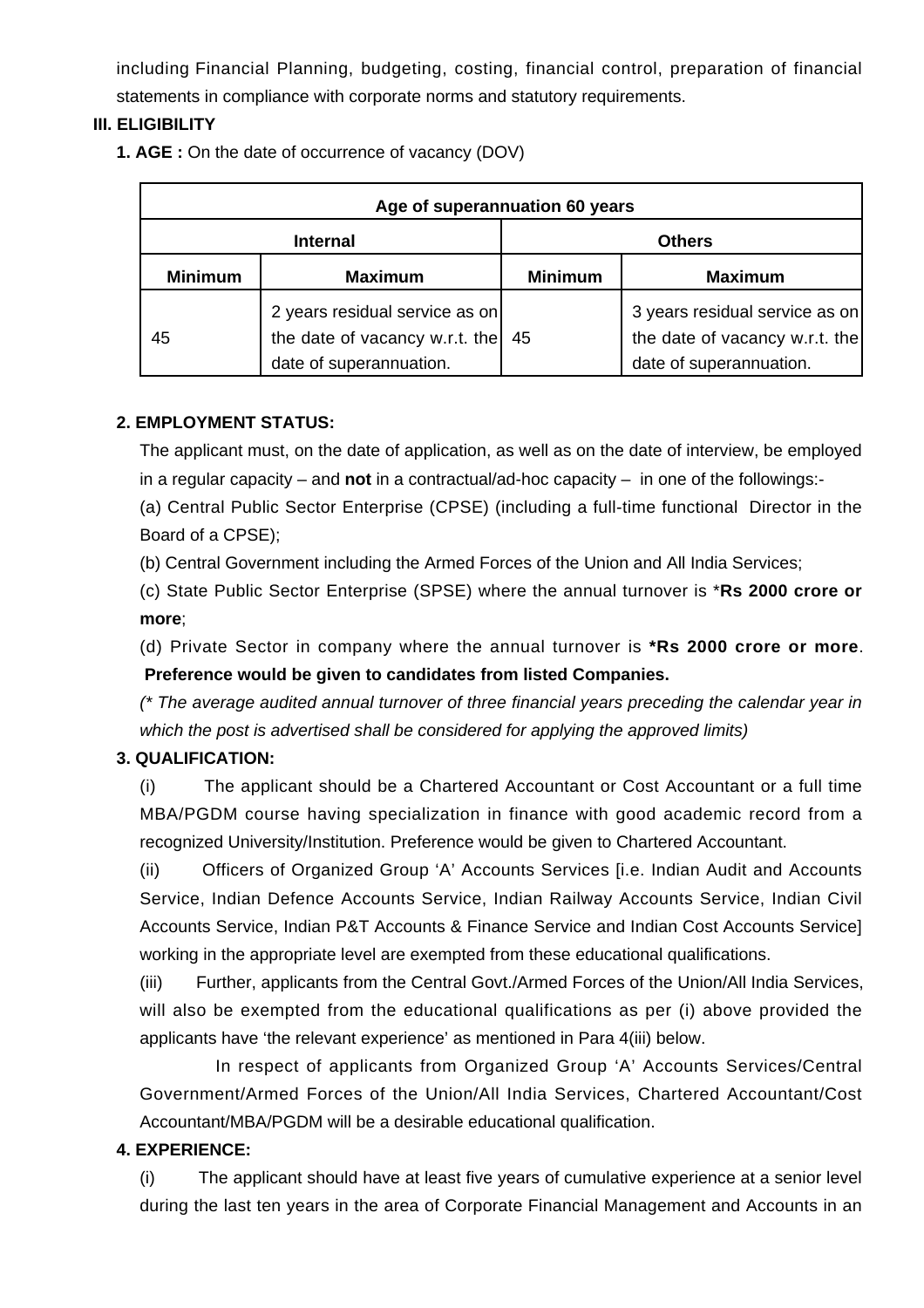organization of repute.

(ii) Applicants from Organized Group 'A' Accounts Services should have at least five years cumulative experience at a senior level during the last ten years in the area of Corporate Financial Management/Accounts.

(iii) 'The relevant experience' in respect of applicants from Central Government/Armed Forces of the Union/All India Services would include at least seven years of cumulative experience at a senior level during the last ten years in the area of Corporate Financial Management/Accounts.

### **5. PAY SCALE:**

# **(a)Central Public Sector Enterprises-**

## **Eligible Scale of Pay**

- (i) Rs. 7250-8250 (IDA) Pre 01/01/1992
- (ii) Rs. 9500-11500 (IDA) Post 01/01/1992
- (iii) Rs. 20500-26500 (IDA) Post 01/01/1997
- (iv) Rs. 51300-73000 (IDA) Post 01/01/2007
- (v) Rs. 120000-280000 (IDA) Post 01.01.2017
- (vi) Rs. 18400-22400 (CDA) Pre-revised post 01.01.1996
- (vii) Rs. 37400-67000 + GP 10000 (CDA) post 01.01.2006
- (viii) Rs. 144200-218200 (Level 14) CDA post 01.01.2016

The minimum length of service required in the eligible scale will be one year for internal candidates, and two years for others as on the date of vacancy.

**(b)**

**(i) Applicants from Central Government / All India Services** should be holding a post of the level of Joint Secretary in Government of India or carrying equivalent scale of pay on the date of application.

**(ii) Applicants from the Armed forces of the Union** should be holding a post of the level of Major General in the Army or equivalent rank in Navy/Air Force on the date of application.

**(c)**

 **Applicants from State Public Sector Enterprises/ Private Sector** should be working at Board level position or at least a post of the level immediately below the Board level on the date of application.

# **6. CONDITION OF IMMEDIATE ABSORPTION FOR CENTRAL GOVERNMENT OFFICERS**

Central Government Officers, including those of the Armed Forces of the Union and the All India Services, will be eligible for consideration only on immediate absorption basis.

### **IV. DURATION OF APPOINTMENT**

The appointment shall be for a period of five years from the date of joining or upto the date of superannuation or until further orders, whichever is earlier.

# **V. SUBMISSION OF APPLICATIONS**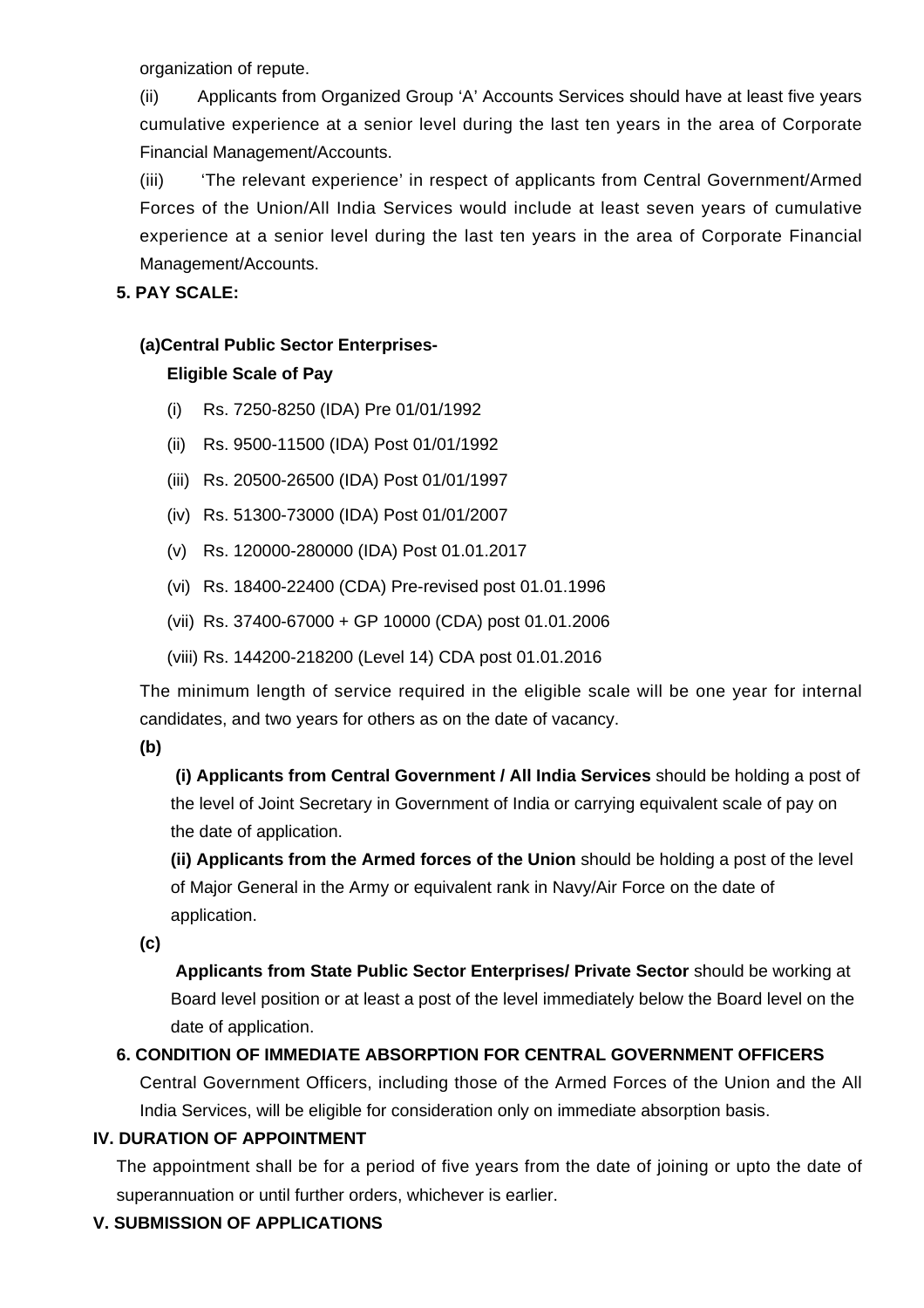# **All applicants should send their applications on-line only as per the format.**

**1.** The applicants should submit their applications through proper channel as follows:

(a) Government Officers, including those of the Armed Forces of the Union and All India Services: through Cadre Controlling authority;

(b) CMDs/MDs/Functional Directors in CPSE: through the concerned Administrative Ministry;

(c) Below Board level in CPSE: through the concerned CPSE;

(d) CMDs/MDs/Functional Directors in State PSE: through the concerned Administrative Secretary and Cadre Controlling Authority, if any, of the State Government;

(e) Below Board level in SPSE: through the concerned SPSE

(f) Private Sector: directly to the PESB.

**2.** Applicants from Private Sector must submit the following documents along with the application form:

(a) Annual Reports of the Company in which currently working for the 3 financial years preceding the calendar year in which the post is advertised **(please provide URL or attach/enclose copies);**

(b) Whether the company is listed or not; if yes, the documentary proof **(please provide URL or attach/enclose copies);**

(c) Evidence of working at Board level or at least a post of the level immediately below the Board level;

(d) Self-attested copies of documents in support of age and qualifications;

(e) Relevant Jobs handled in the past with details.

# **VI. UNDERTAKING BY THE APPLICANT**

An applicant has to give an undertaking as a part of the application that he/she will join the post, if selected. If an applicant does not give such undertaking, the application would be rejected.

# **1. For candidates from Central Government/Armed Forces of the Union/ All India Services**

(a) The appointment is on immediate absorption basis.

(b) If a candidate conveys his/her unwillingness to join after the interview is held, he/she would be debarred for a period of two years from the date of interview, for being considered for a Board level post in any CPSE.

(c) Further, if a candidate conveys his/her unwillingness to join after the issue of offer of appointment, he/she would be debarred for a period of two years from the date of offer of appointment for being considered for a Board level post in any CPSE.

### **2. For candidates from CPSE**

a. If a candidate conveys his/her unwillingness to join after the interview is held, he/she would be debarred for a period of two years from the date of interview, for being considered for a Board level post in any CPSE other than the one to which the candidate belongs.

b. Further, if a candidate conveys his/her unwillingness to join after the issue of offer of appointment, he/she would be debarred for a period of two years from the date of offer of appointment for being considered for a Board level post in any CPSE other than the one to which the candidate belongs.

# **3. For candidates from SPSE/ Private Sector**